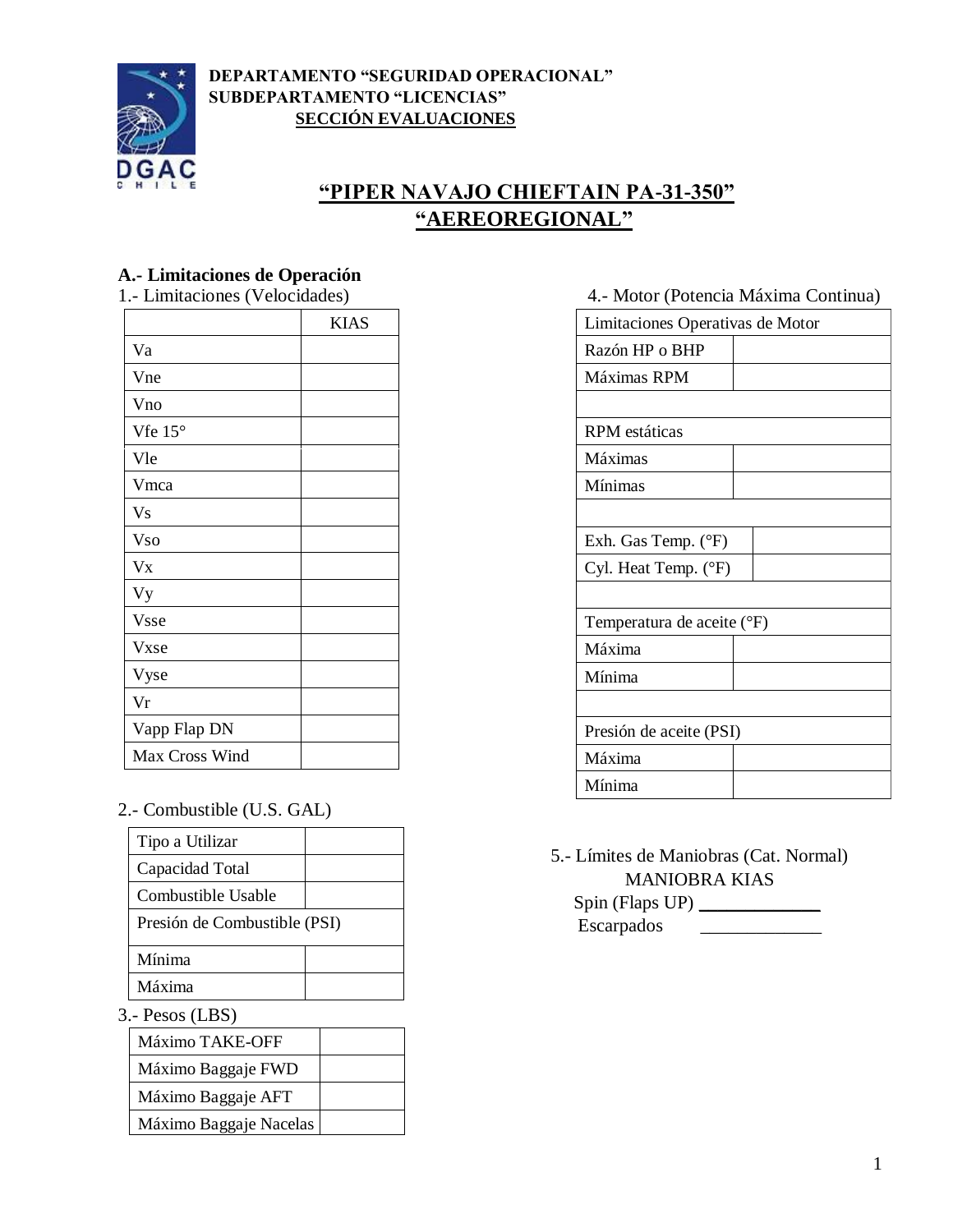#### **B.- Emergencies Procedures**

#### **1.- ENGINE FAILURE DURING NORMAL TAKEOFF (85 KIAS or below)**

#### **a.- If Sufficient runway remains for a safe stop:**

Throttle \_\_\_\_\_\_\_\_\_\_\_\_\_\_\_\_\_\_\_\_\_\_

Brakes \_\_\_\_\_\_\_\_\_\_\_\_\_\_\_\_\_\_\_\_\_\_

Stop Straight Ahead

#### **b.- If Insufficient runway remains for a safe stop:**

| Throttle                                                      |  |
|---------------------------------------------------------------|--|
| Mixture                                                       |  |
| <b>Master Switch</b>                                          |  |
| <b>Fuel Selector</b>                                          |  |
| <b>Magnetos Switches</b>                                      |  |
| Maintain directional control and maneuver to avoid obstacles. |  |

### **2.- ENGINE FAILURE DURING NORMAL TAKEOFF (above 85 KIAS)**

| Directional Control                                |  |
|----------------------------------------------------|--|
| Power (Oper. Engine)                               |  |
| Propeller Control (Inop. E.)                       |  |
| <b>Landing Gear</b>                                |  |
| Bank                                               |  |
| Airspeed                                           |  |
| Cowl Flaps (Inop. Eng.)                            |  |
| Airspeed                                           |  |
| <b>Engine Securing Procedures</b>                  |  |
| Land as soon as practical at the nearest suitable. |  |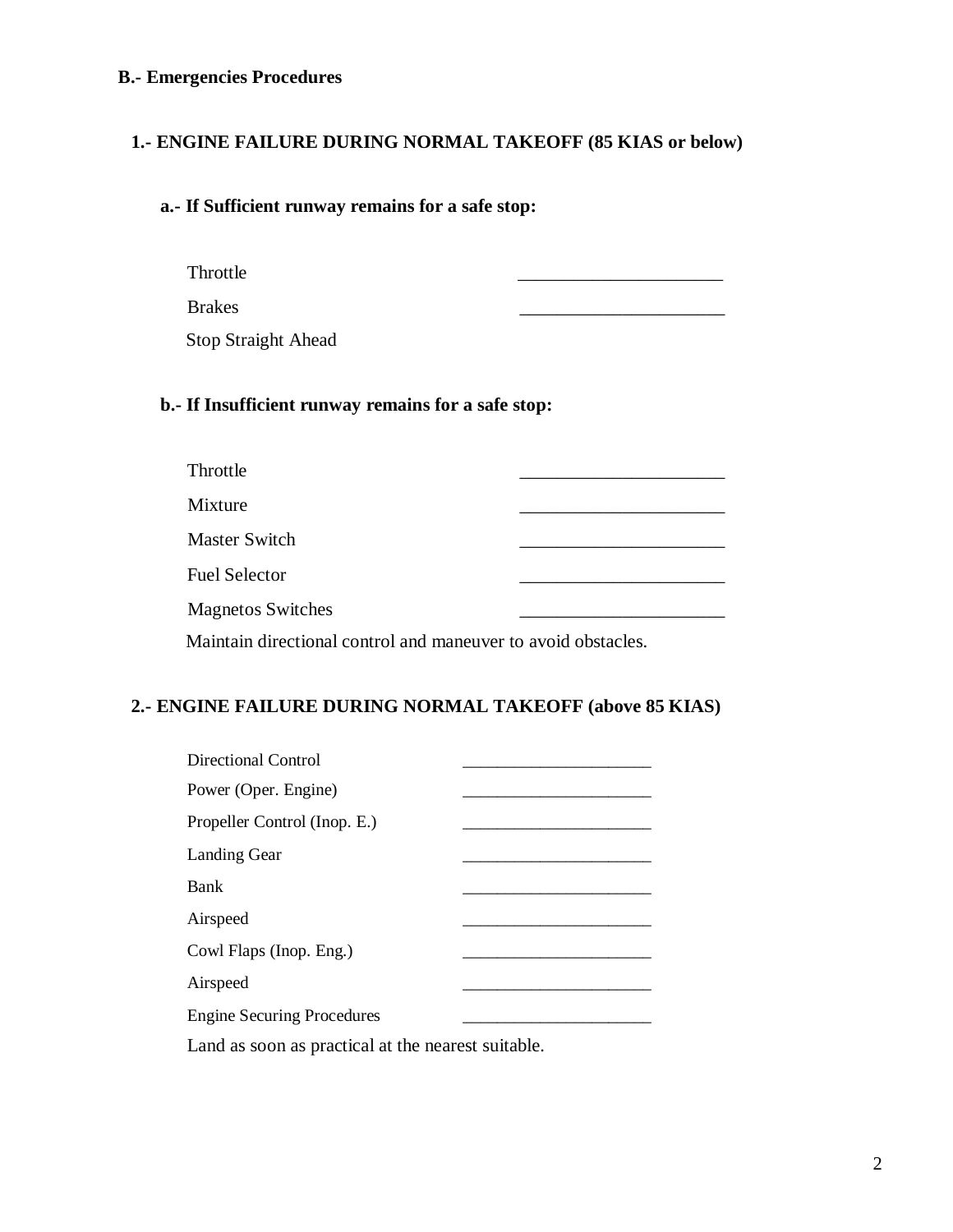# **3.- ENGINE FAILURE DURING FLIGHT (ABOVE 76 KIAS)**

| Inoperative engine                                           |  |
|--------------------------------------------------------------|--|
| Operative engine                                             |  |
| Airspeed                                                     |  |
| Before securing inoperative engine:                          |  |
| <b>Fuel Flow</b>                                             |  |
| <b>Fuel Quantity</b>                                         |  |
| Fuel Selector (inop. Eng.)                                   |  |
| Oil pressure and temperature                                 |  |
| Magneto switches                                             |  |
| Air Start                                                    |  |
| If engine does not start, complete Engine Securing Procedure |  |

| Power (Oper. Eng.)                 |  |
|------------------------------------|--|
| Mixture (Oper. Eng.)               |  |
| Fuel Quantity (Oper. Eng. Tank)    |  |
| Emergency Fuel Pump (Oper. Eng.) _ |  |
| Cowl Flap (Oper. Eng.)             |  |
| Trim                               |  |
| Electrical Load                    |  |

Land as soon as practical at nearest suitable airport